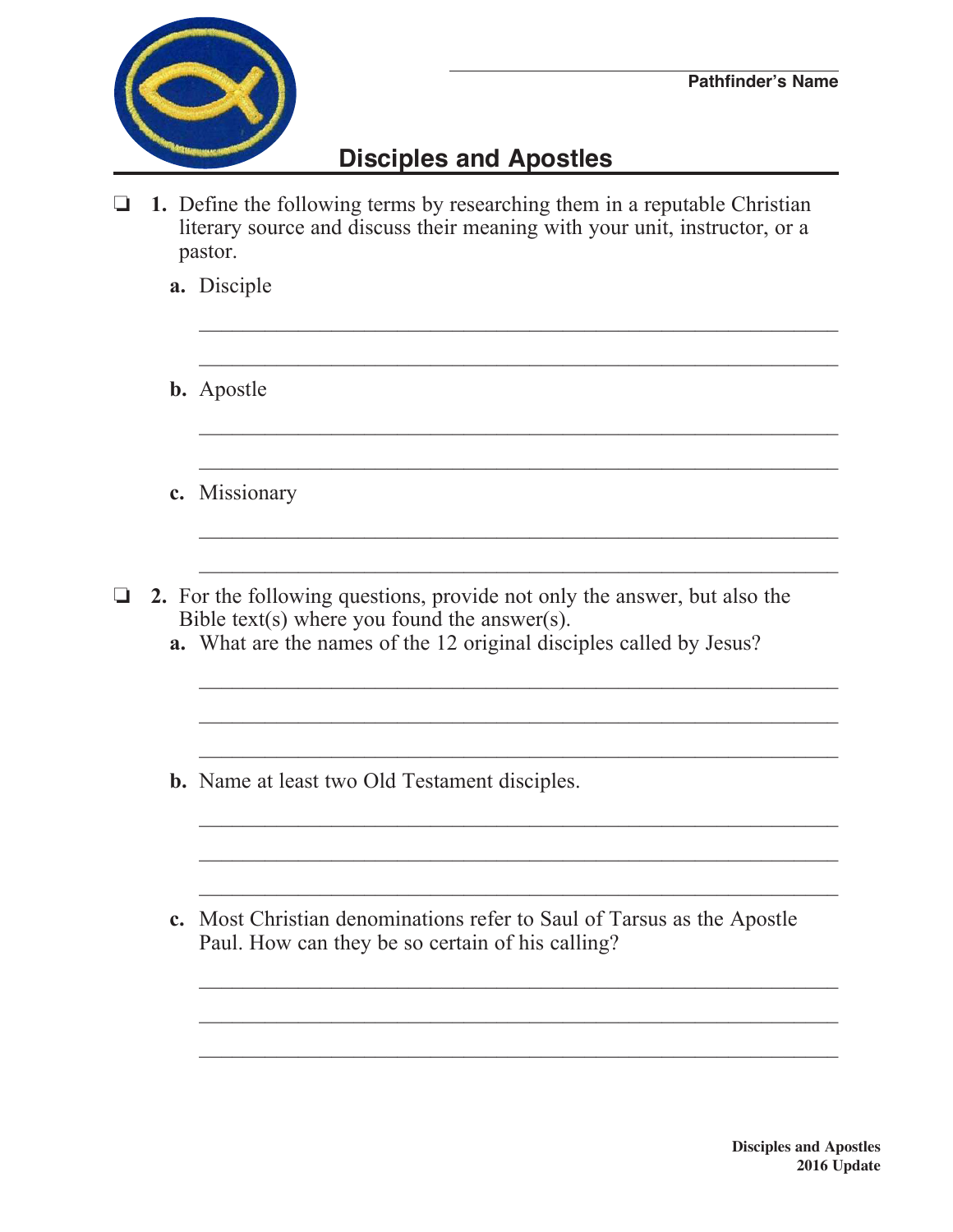- $\Box$  3. Consider the following questions and share your understanding using any creative medium (an opinion paper, a drawing, a video, a computer post with pictures, a poem, a song, a dramatic performance, etc.).
	- **a.** At what point did Jesus' twelve disciples transition to apostles?
	- **b.** Can you be an apostle or a missionary without being a disciple?
	- **c.** What is one similarity between apostles, disciples and missionaries?
	- **d.** What is a similarity and a difference between an apostle, a missionary, and a prophet?
	- **e.** Considering Matthew 28:19-20, can a true disciple follow Christ with out filling some apostolic or missionary role?

Date completed

- **4.** Do one of the following:
	- **a.** Read Matthew 4:18-22 and briefly describe or demonstrate through a creative medium the biblical account of how the first disciples were called to follow Christ. Also demonstrate the significance and impact these callings had on the future of the gospel.
	- **b.** Read Acts 2 individually or with a group. Briefly describe or demon strate through a creative medium what took place at Pentecost and deter mine how this event impacted the future of the Christian church.

Date completed  $\Box$ 

- o **5.** Read Acts 9:1-31. Based on your reading, from each of the three perspectives (Saul, Ananias, and a Christian in Jerusalem), discuss or role play answers to the following:
	- **a.** Could, would, or should Paul be trusted by the early Christian believers after his conversion?
	- **b.** Must we go to God to be converted or does He come to us to offer conversion, no matter where we are or what we are doing?

Date completed  $\Box$ 

o **6.** Read Chapter 2 of the book *The Acts of the Apostles* by Ellen G. White entitled, "The Training of the Twelve". Individually or with a group, consider the methods Christ used to train His disciples. Determine if those exact methods would still work today, or would there be modern equivalents that could be used to train people to be disciples of God.

Date completed \_\_\_\_\_\_\_\_\_\_\_\_\_\_\_\_\_\_\_\_\_\_\_\_\_\_\_\_\_\_\_\_\_\_\_\_\_\_\_\_\_\_\_\_\_

 $\Box$  7. With a group, role-play a specific scene from the life of a disciple, an apostle or a missionary of your choice. Briefly explain why you chose this scene and why you think it illustrates their calling from God.

Date completed  $\Box$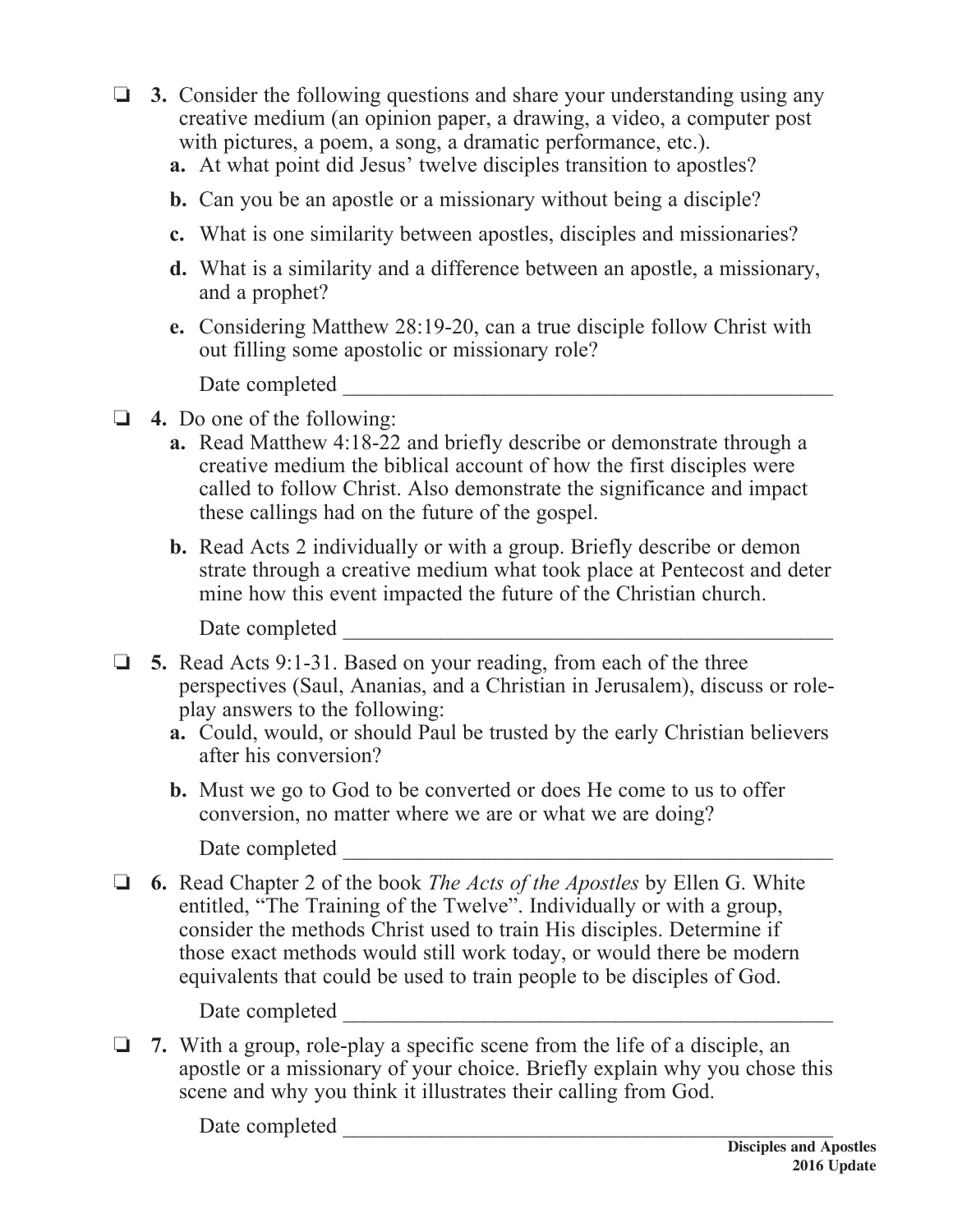$\Box$  **8.** From what you have learned in studying these subjects, is it possible for there to be an Apostle in the Seventh-day Adventist church today? How about during any point during the time period since the mid-1840s?

 $\mathcal{L}_\text{max} = \frac{1}{2} \sum_{i=1}^{n} \frac{1}{2} \sum_{i=1}^{n} \frac{1}{2} \sum_{i=1}^{n} \frac{1}{2} \sum_{i=1}^{n} \frac{1}{2} \sum_{i=1}^{n} \frac{1}{2} \sum_{i=1}^{n} \frac{1}{2} \sum_{i=1}^{n} \frac{1}{2} \sum_{i=1}^{n} \frac{1}{2} \sum_{i=1}^{n} \frac{1}{2} \sum_{i=1}^{n} \frac{1}{2} \sum_{i=1}^{n} \frac{1}{2} \sum_{i=1}^{n} \frac{1$ 

 $\frac{1}{2}$  ,  $\frac{1}{2}$  ,  $\frac{1}{2}$  ,  $\frac{1}{2}$  ,  $\frac{1}{2}$  ,  $\frac{1}{2}$  ,  $\frac{1}{2}$  ,  $\frac{1}{2}$  ,  $\frac{1}{2}$  ,  $\frac{1}{2}$  ,  $\frac{1}{2}$  ,  $\frac{1}{2}$  ,  $\frac{1}{2}$  ,  $\frac{1}{2}$  ,  $\frac{1}{2}$  ,  $\frac{1}{2}$  ,  $\frac{1}{2}$  ,  $\frac{1}{2}$  ,  $\frac{1$ 

 $\mathcal{L}_\text{max} = \frac{1}{2} \sum_{i=1}^{n} \frac{1}{2} \sum_{i=1}^{n} \frac{1}{2} \sum_{i=1}^{n} \frac{1}{2} \sum_{i=1}^{n} \frac{1}{2} \sum_{i=1}^{n} \frac{1}{2} \sum_{i=1}^{n} \frac{1}{2} \sum_{i=1}^{n} \frac{1}{2} \sum_{i=1}^{n} \frac{1}{2} \sum_{i=1}^{n} \frac{1}{2} \sum_{i=1}^{n} \frac{1}{2} \sum_{i=1}^{n} \frac{1}{2} \sum_{i=1}^{n} \frac{1$ 

 $\mathcal{L}_\text{max} = \frac{1}{2} \sum_{i=1}^{n} \frac{1}{2} \sum_{i=1}^{n} \frac{1}{2} \sum_{i=1}^{n} \frac{1}{2} \sum_{i=1}^{n} \frac{1}{2} \sum_{i=1}^{n} \frac{1}{2} \sum_{i=1}^{n} \frac{1}{2} \sum_{i=1}^{n} \frac{1}{2} \sum_{i=1}^{n} \frac{1}{2} \sum_{i=1}^{n} \frac{1}{2} \sum_{i=1}^{n} \frac{1}{2} \sum_{i=1}^{n} \frac{1}{2} \sum_{i=1}^{n} \frac{1$ 

- **1** 9. Illustrate through drawings, sketches, or photographs the travels of Paul as he proclaimed the gospel to the world.
	- **a.** Be sure to capture some of the cultural icons that Paul was facing while preaching Christianity to the secular gentile world. How do these differ from the secular cultural icons of today?

Date completed

 **b.** All Biblical scholars agree that there were at least three Pauline missionary journeys as described in the 28 Chapters of Acts. Some Christians hold that there was a fourth and possibly a fifth journey that are alluded to in the lost chapters of Acts  $(29 \& 30)$ . Talk with your pastor and discuss how you should treat these theories and would these additional journeys in any way change or illuminate Paul's ministry.

Date completed  $\Box$ 

- $\Box$  10. Over a two-week process, conduct a daily self-evaluation of the quality of your discipleship for that particular day. Rate based on the statements below on a scale from 1 to 10 where ten means you are very strong in that area and one means you are weak. Contemplate your assessment, set goals for improvement, and ask Jesus to provide you the necessary strength to meet these goals.
	- Your desire is to please God in all that you do.
	- You have a passion to share your faith with others.
	- You allow the Lord to lead your decision-making process.
	- You pray every day on a regular basis.
	- You spend time with the Lord through worship.
	- Your life represents Jesus to those around you.
	- ● You reach out to those who are less fortunate than you. Date completed \_\_\_\_\_\_\_\_\_\_\_\_\_\_\_\_\_\_\_\_\_\_\_\_\_\_\_\_\_\_\_\_\_\_\_\_\_\_\_\_\_\_\_\_\_